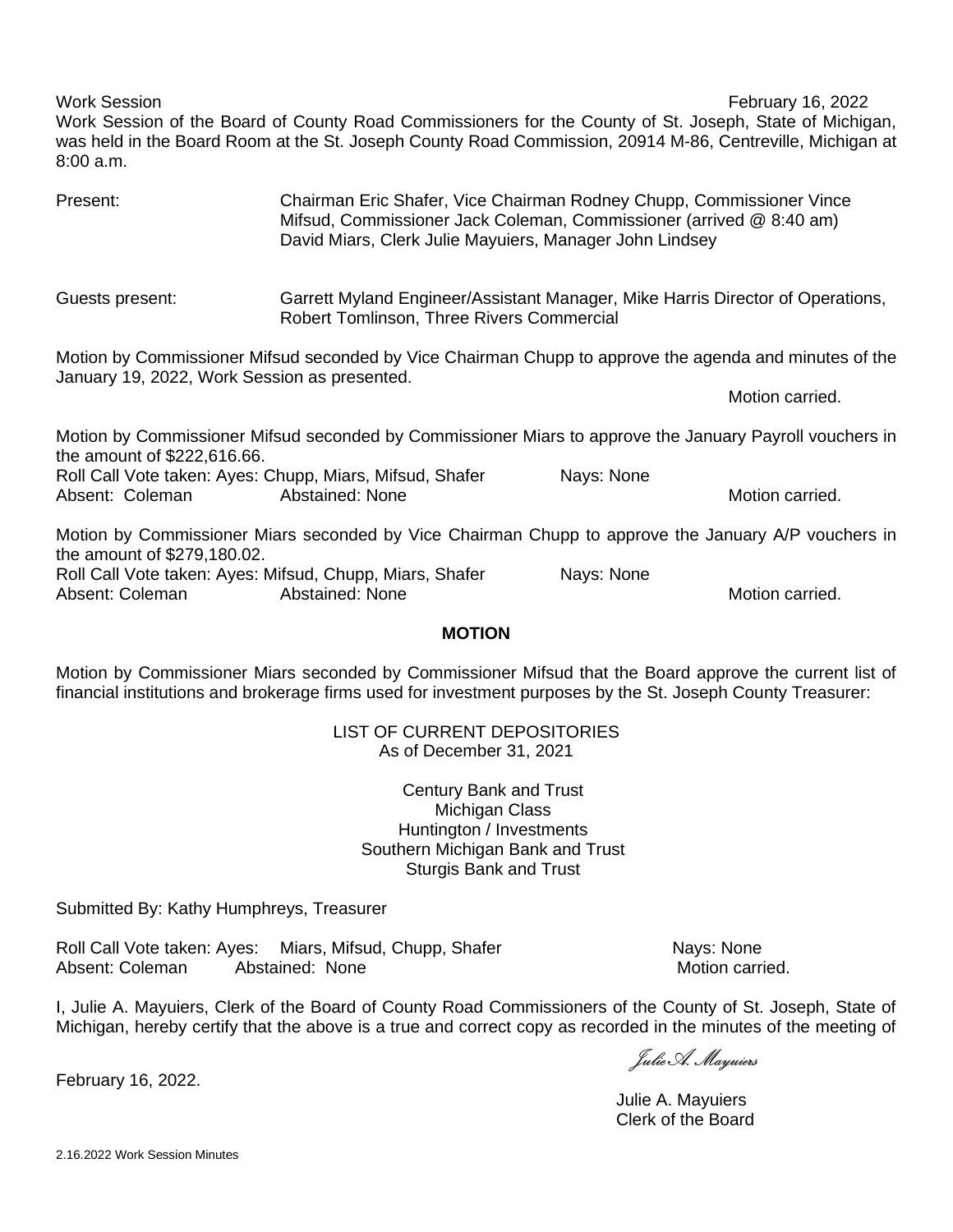#### **Motion**

Motion by Commissioner Chupp seconded by Commissioner Mifsud that the audit contract with Rehmann Robson CPAs be extended for the fiscal years ending December 31, 2021, with an annual cost not to exceed \$13,800.00 for auditing the financial records, accounts and procedures.

Roll Call Vote taken: Ayes: Miars, Mifsud, Chupp, Shafer Nays: None Absent: Coleman Abstained: None **Motion Coleman** Abstained: None

I, Julie A. Mayuiers, Clerk of the Board of County Road Commissioners of the County of St. Joseph, State of Michigan, hereby certify that the above is a true and correct copy as recorded in the minutes of the meeting of February 16, 2022.

Julie A. Mayuiers

Julie A. Mayuiers Clerk of the Board

#### **CERTIFIED MOTION**

Motion by Commissioner Miars seconded by Commissioner Chupp to accept and award the bid to Michigan CAT for one (1) used 2013 CAT CB54XW Double Drum roller in the amount of \$42,416.88 (Forty-two thousand four hundred sixteen and 88/00 dollars).

Roll Call Vote: Ayes: Mifsud, Chupp, Miars, Shafer National Research Nays: None Absent: Coleman **Abstained: None** Motion carried.

I, Julie A. Mayuiers, Clerk of the Board of County Road Commission of the County of St. Joseph, State of Michigan, hereby certify that the above is a true and correct copy as recorded in the minutes of the meeting of February 16, 2022.

Julie A. Mayuiers

Julie A. Mayuiers Clerk of the Board

### **CERTIFIED MOTION**

Motion by Commissioner Mifsud seconded by Commissioner Miars to accept and award the bid to Grand Equipment Co. for one (1) new 2022 DT74J Superior Broom in the amount of \$72,600.00 (Seventy two thousand six hundred and 00/00 dollars) with our trade-in for DT809 Superior Broom in the amount of \$25,500.00 (Twenty five thousand five hundred and 00/00 dollars) for a total of purchase price of \$47,100.00 (Forty seven thousand one hundred and 00/00 dollars).

Roll Call Vote: Ayes: Chupp, Miars, Mifsud, Shafer Nays: None Absent: Coleman **Abstained: None** Motion carried.

Julie A. Mayuiers

Julie A. Mayuiers Clerk of the Board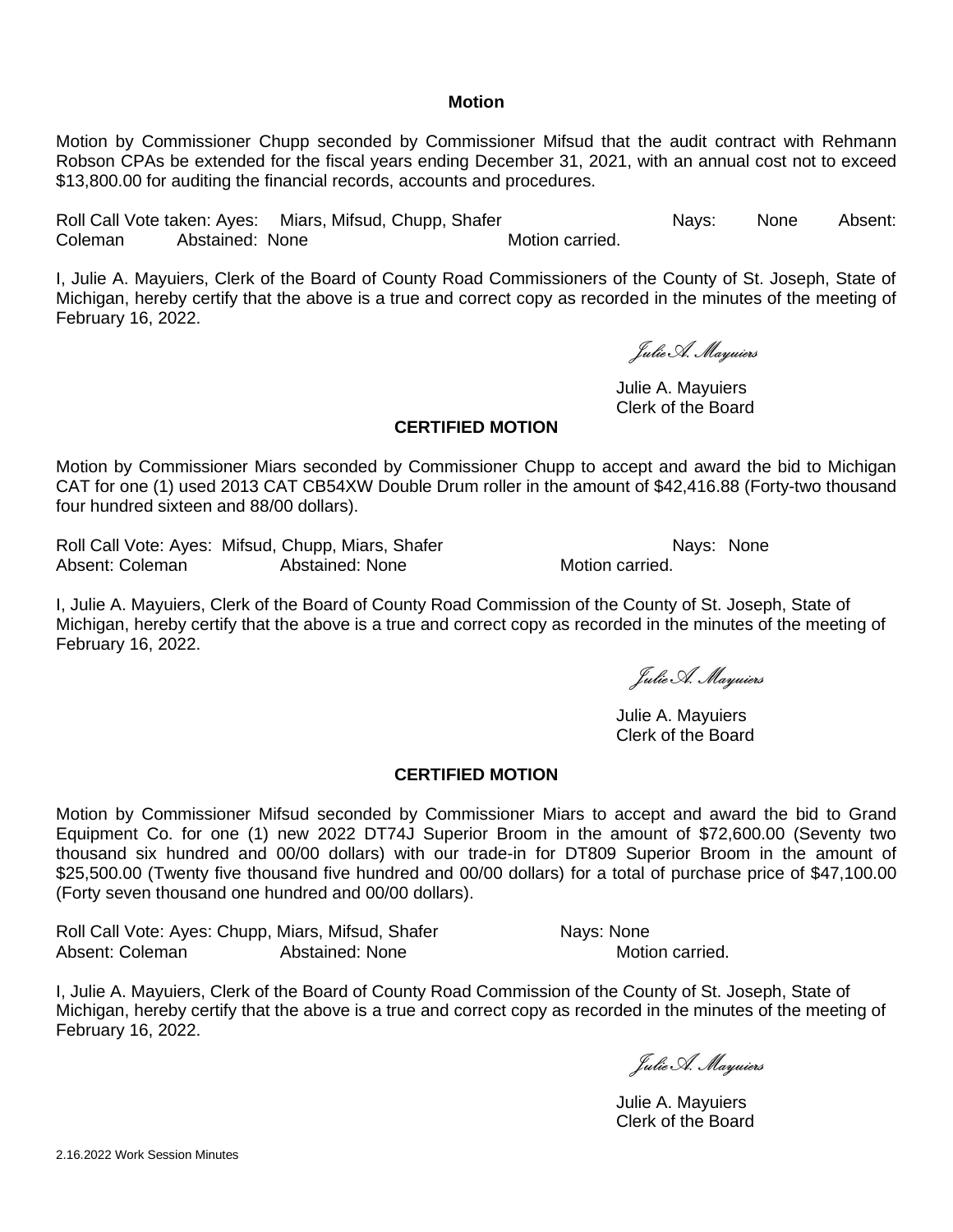# **CERTIFIED RESOLUTION**

Motion by Commissioner Miars seconded by Commissioner Mifsud to accept and award the bid for Cold Patch Materials as follows:

o Klink Trucking Inc.

Centreville Mix A Delivered \$105.50/T

Roll Call Vote Ayes: Mifsud, Miars, Chupp, Shafer Nays: None Absent: Coleman Abstained: None Motion carried.

I, Julie A. Mayuiers, Clerk of the Board of County Road Commission of the County of St. Joseph, State of Michigan, hereby certify that the above is a true and correct copy as recorded in the minutes of the meeting of February 16, 2022.

Julie A. Mayuiers

Julie A. Mayuiers Clerk of the Board

# **CERTIFIED RESOLUTION**

Motion by Commissioner Mifsud seconded by Commissioner Miars to accept and award the bids for Dust Control to Great Lakes Chloride for the following items:

|                                                       | <b>Price/Gallon - Foot</b><br><b>Solid Application</b> | <b>Price/Gallon - Foot</b><br><b>Spot Application</b>  |
|-------------------------------------------------------|--------------------------------------------------------|--------------------------------------------------------|
| 38% Liquid Calcium<br>Chloride or "approved<br>equal" | \$0.687gal                                             | \$125/Hr Port to Port<br>+\$0.707 Gal. Min. 3<br>hours |
| 42% liquid calcium<br>chloride                        | $$0.729$ gal                                           | \$125/Hr Port to Port<br>+\$0.749 Gal. Min. 3<br>hours |

Roll Call Vote Ayes: Chupp, Miars, Mifsud, Shafer Nays: None Absent: Coleman **Abstained: None** Motion carried.

Julie A. Mayuiers

Julie A. Mayuiers Clerk of the Board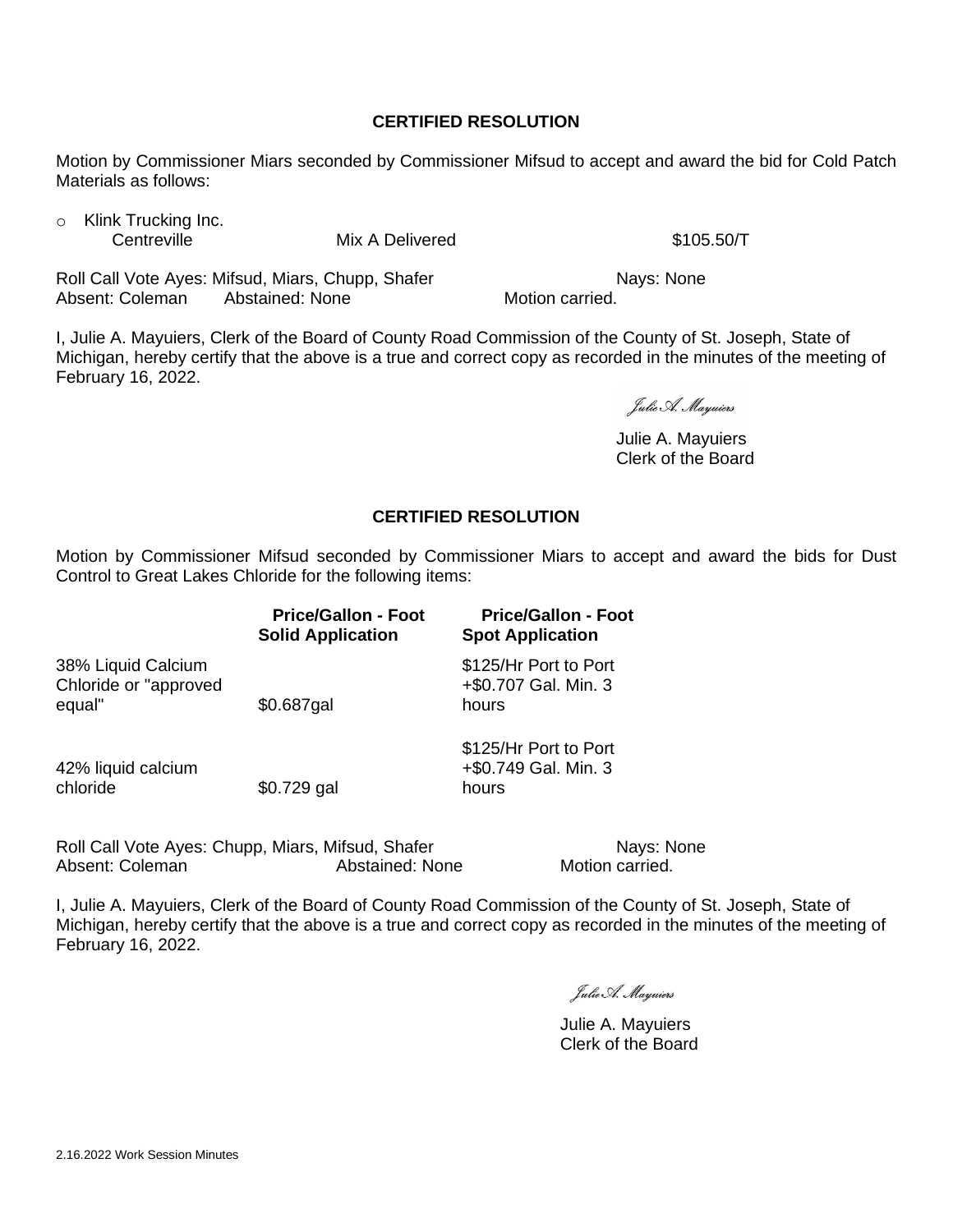### **CERTIFIED MOTION**

Motion by Commissioner Chupp seconded by Commissioner Mifsud to accept and award the roadside mowing and brush mowing for contract year 2022 award the bid as follows:

### **Roadside Mowing**

 $\circ$  J. Jablonski & Sons. Inc.  $\bullet$  \$42.00/Mile \$42.934.95

#### **Roadside Brush Cutting**

 $\circ$  J. Jablonski & Sons, Inc.  $$88.80/Mile$   $$90,776.69$ 

Roll Call Vote: Ayes: Miars, Chupp, Mifsud, Shafer Nays: None Absent: Coleman Abstained: None Motion carried.

I, Julie A. Mayuiers, Clerk of the Board of County Road Commission of the County of St. Joseph, State of Michigan, hereby certify that the above is a true and correct copy as recorded in the minutes of the meeting of February 16, 2022.

Julie A. Mayuiers

Julie A. Mayuiers Clerk of the Board

# **CERTIFIED MOTION**

Motion by Commissioner Mifsud seconded by Commissioner Miars to accept the bids and award Asphalt Cement, Liquid Asphalts & Emulsions materials and for the 2022 season to Bit-Mat Products as follows:

Bit-Mat Products MSOP Prime Oil \$1.59 gal HFRS2 \$2.00 gal<br>HFRS2M \$2.18 gal  $$2.18$  gal CRS2 \$2.00 gal CRS2M \$2.18 gal BM-90 \$3.05 gal Fog Seal \$1.59 gal

Roll Call Vote: Ayes: Mifsud, Chupp, Miars, Shafer Nays: None Absent: Coleman **Abstained: None** Motion carried.

Julie A. Mayuiers

Julie A. Mayuiers Clerk of the Board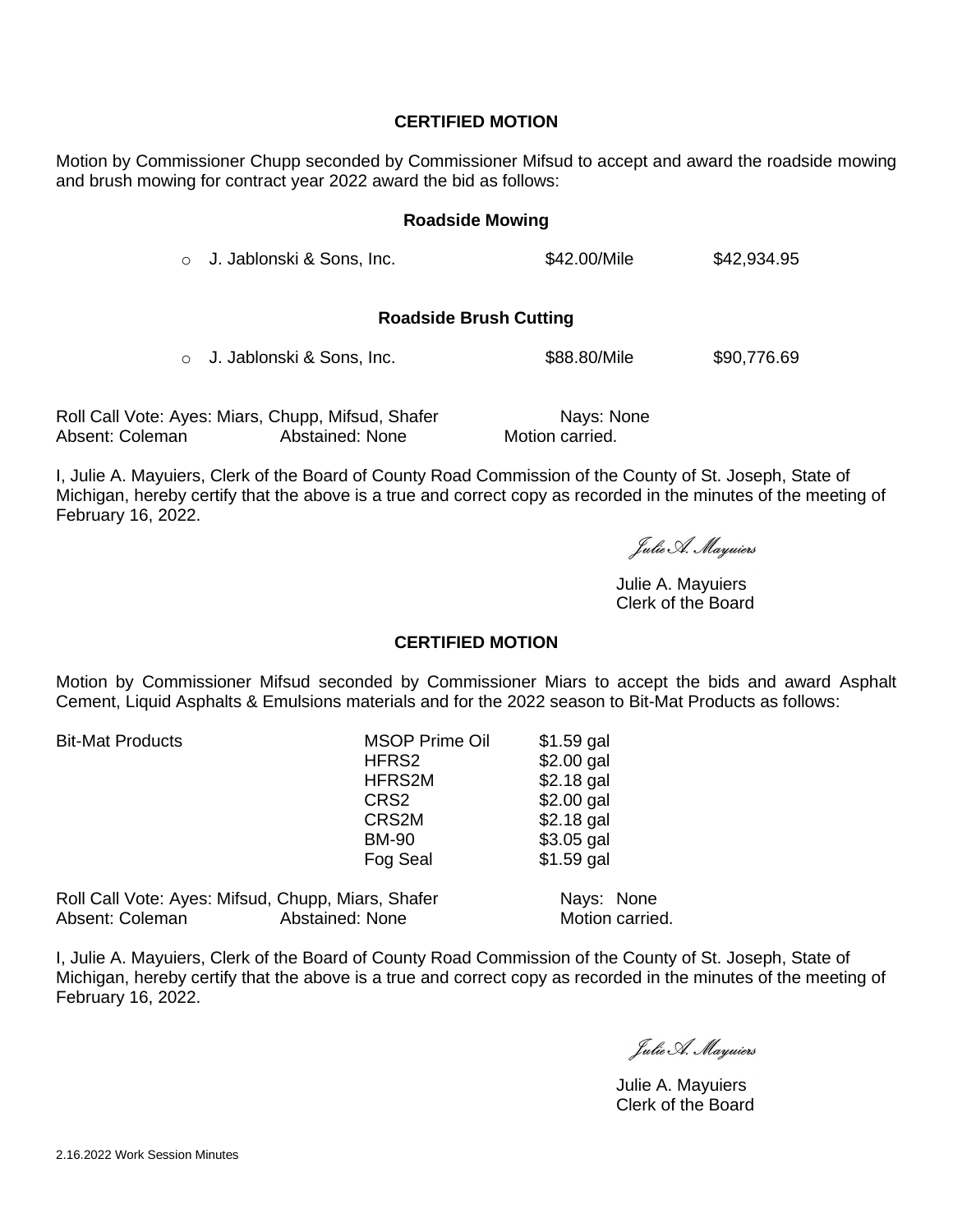# **CERTIFIED MOTION**

Motion by Commissioner Miars supported by Commissioner Mifsud to accept the bids and award the 2022 Local Gravel Projects to Kalin Construction in the amount of \$147,300 and 00/00 dollars (One hundred fortyseven thousand, three hundred and 00/00 dollars).

Roll Call Vote: Ayes: Mifsud, Chupp, Miars, Shafer Nays: None Absent: Coleman **Abstained: None** Motion carried.

I, Julie A. Mayuiers, Clerk of the Board of County Road Commission of the County of St. Joseph, State of Michigan, hereby certify that the above is a true and correct copy as recorded in the minutes of the meeting of February 16, 2022.

Eulie A. Mariuers

Julie A. Mayuiers Clerk of the Board

# **CERTIFIED RESOLUTION**

Motion by Commissioner Chupp seconded by Commissioner Miars to accept and award the bid for Pavement Markings to PK Contracting as follows:

| • Pavement Marking Waterborne 4" White Line      | \$0.053 LFT. |
|--------------------------------------------------|--------------|
| • Pavement Marking Waterborne 4" Yellow Line     | \$0.059 LFT. |
| • Pavement Marking Waterborne 24" Stop Bar       | \$1.50 LFT.  |
| • Pavement Marking Waterborne Railroad Symbol    | \$90.00 LFT. |
| • Rumble Strip Application                       | \$7.50 Ea.   |
| • Pavement Marking Sprayable Thermopl, 4" White  | \$0.147 LFT. |
| • Pavement Marking Sprayable Thermopl, 4" Yellow | \$0.145 LFT. |

Roll Call Vote Ayes: Coleman, Chupp, Miars, Mifsud, Shafer Nays: None Absent: None Abstained: None Motion carried.

Julie A. Mayuiers

Julie A. Mayuiers Clerk of the Board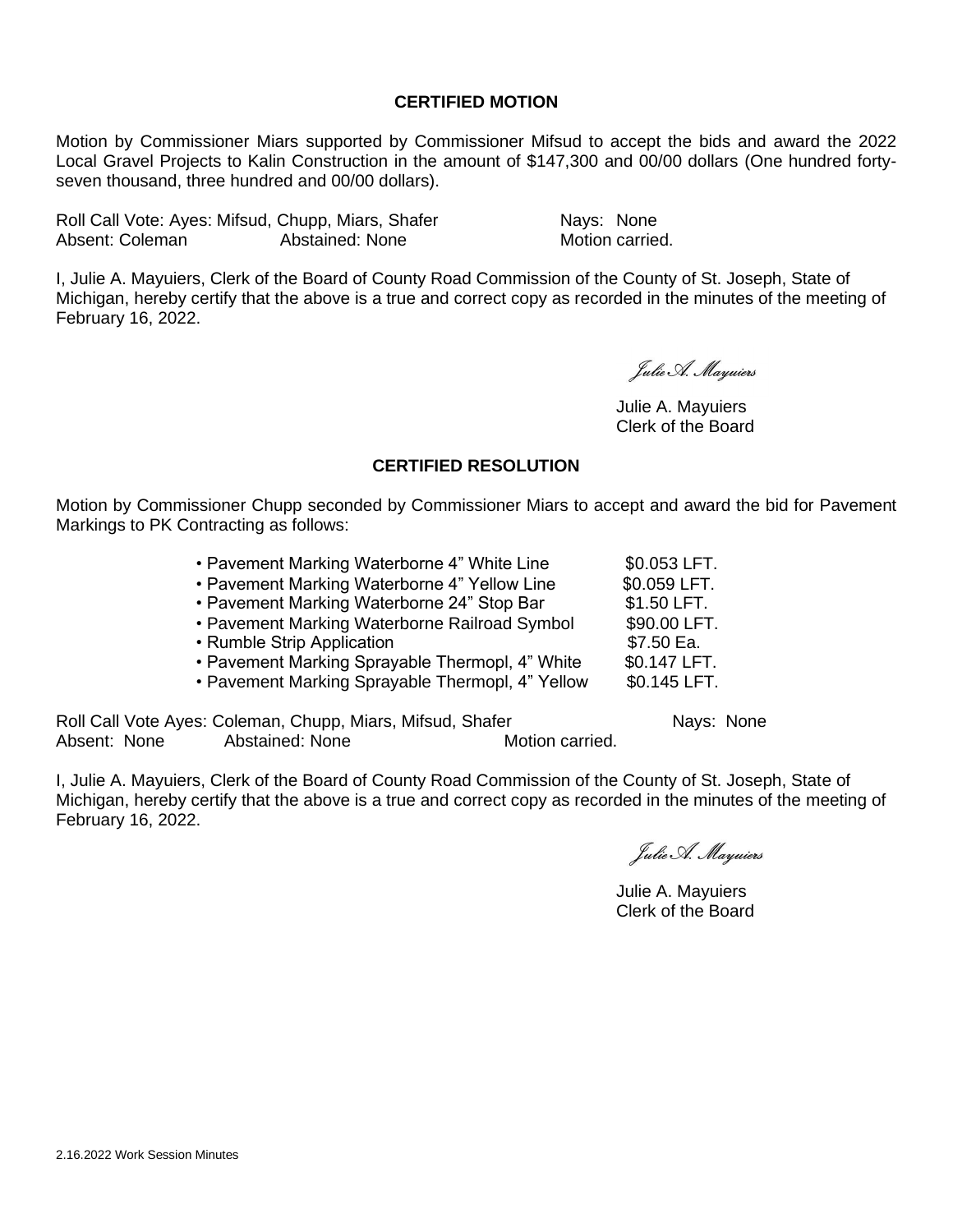#### **MOTION**

Motion by Commissioner Miars seconded by Commissioner Mifsud to go into Closed Session to discuss land acquisition. Commissioners, John Lindsey, Garrett Myland, Don Preston and Julie Mayuiers to remain in Closed Session.

Roll Call Vote Ayes: Chupp, Miars, Mifsud, Coleman, Shafer Nays: None Absent: None Abstained: None Motion carried.

I, Julie A. Mayuiers, Clerk of the Board of County Road Commission of the County of St. Joseph, State of Michigan, hereby certify that the above is a true and correct copy as recorded in the minutes of the meeting of February 16, 2022.

Julie A. Mayuiers

Julie A. Mayuiers Clerk of the Board

Closed Session ended @ 9:55 am and Work Session Resumed

# **CERTIFIED RESOLUTION**

Motion by Commissioner Miars seconded by Commissioner Mifsud that Eric Shafer, Chairman; Rodney Chupp, Vice Chairman; Vincent Mifsud, Member; Jack Coleman, Member; and David Miars, Member authorize John Lindsey, Managing Director to sign documents and represent the best interest of the road commission with the following acquisition of land following the St. Joseph County Road Commission Board approval on February 16, 2022:

Tax Description: NE FRL 1/4 SEC 3 T6S R12W. EXC N 50 A OF W 1/2 NE 1/4 & EXC THAT PRT LYG E OF C/L OF RUGGLES RD. 34.0 A, a 34.46 acre parcel of land located in Fabius Township and recorded as Parcel ID 00400300110 Mohney Lake Road in the amount of \$235,900.00 dollars (Two hundred thirty-five thousand nine hundred and 00/00 dollars) with \$5,000.00 (Five thousand 00/00 dollars) Earnest money down and balance due upon closing. The Road Commission shall pay the cash sale by either Cashier Check, Certified Check, or Wire Transfer.

Roll Call Vote Ayes: Coleman, Miars, Mifsud, Chupp, Shafer Nays: None Absent: None Abstained: Motion carried. None

I, Julie A. Mayuiers, Clerk of the Board of County Road Commission of the County of St. Joseph, State of Michigan, hereby certify that the above is a true and correct copy as recorded in the minutes of the meeting of February 16, 2022.

Julie A. Mayuiers

Julie A. Mayuiers Clerk of the Board

Commissioners Comments:

Miars: Attended the SW Council meeting at Cass County RC on Monday and it was a great meeting, and it was well worth attending, he learned a lot. We have a good Board here and he enjoys being a part of it. Next Monday he will be attending the Florence Township Meeting.